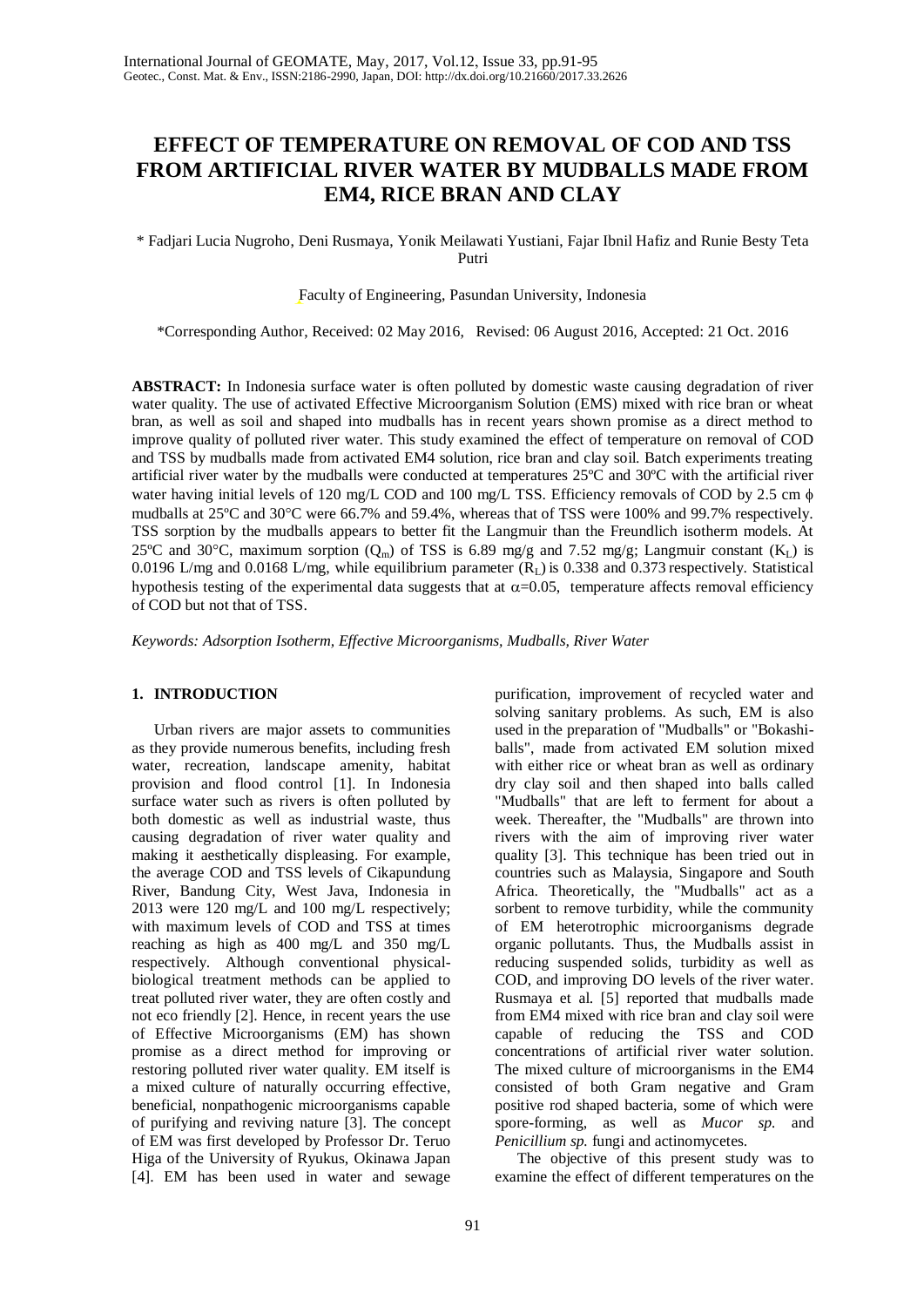removal of COD and TSS in artificial river water by mudballs made from EM4, rice bran and clay soil, thus determining whether mudballs can be used to improve river water quality under fluctuating temperatures. Given that TSS removal is believed to be achieved by adsorption, the equilibrium data of the TSS removal was also analysed using the Langmuir and Freundlich adsorption isotherm models in order to determine the adsorption capacity for TSS by the mudballs.

# **2. METHODS**

All experiments were conducted as batch experiments. COD was measured by closed reflux titrimetry, whereas TSS was measured by gravimetry methods.

## **2.1 Materials**

The EM4 used in the experiments was manufactured by Songgo Langit Persada and was bought locally in Bandung, Indonesia. As EM4 is sold in a dormant state, activation of the latter followed the procedure established by Rusmaya et al. [5], this being by diluting 5% EM4 solution with distilled water and left to ferment for a day at room temperature.

The mudballs were prepared by mixing 20% rice bran and 80% dry clay soil with 40% activated EM4 solution (v/w), which was then left to ferment in covered baskets for 7 days at room temperature.

Based on the procedure established by Rusmaya et al. [5], the artificial river water was prepared by adding glucose and 60 mesh sieved kaolin powder into tap water and adjusting the pH of the solution to 4. The initial COD value of the artificial river water was 120 mg/L; whilst initial TSS value was 100 mg/L.

## **2.2 Experiments**

#### *2.2.1 Batch experiments for COD and TSS removal*

The batch experiments on COD and TSS removal were carried out in 250 mL Erlenmeyer flasks under 2 different temperatures, this being 25 $\degree$ C and 30 $\degree$ C. For this, 2.5 cm  $\phi$  mudballs were added into flasks containing 200 ml artificial river water. The experimental flasks were then placed in a shaker water bath which was adjusted to either 25°C or 30°C. The COD and TSS concentrations of the artificial river water were measured daily until no further reduction of COD and TSS occurred.

#### 2.2.2 *TSS adsorption experiments*

The TSS adsorption experiments were carried out in 250 ml Erlenmeyer flasks containing 200 ml tap water mixed with kaolin powder producing a TSS concentration of 100 mg/L. Varying quantities of mudballs (1 - 10 g) were then added into the TSS solution and the flasks placed in a shaker water bath adjusted to either  $25^{\circ}$ C or 30°C. The TSS was measured after 3 days of shaking.

#### *2.2.3 Calculation of adsorption isotherms*

Adsorption isotherms describe the equilibrium relationships between adsorbent and adsorbate [6]. The isotherm equations used to determine the TSS adsorption model were the Freundlich and Langmuir isotherm equations. The Freundlich isotherm is an exponential equation that assumes that as the adsorbate concentration increases so too does the concentration of the adsorbate on the adsorbent surface [7]. This isotherm can be used for non-ideal sorption that involves heterogeneous surface energy systems. The mathematical expression of the Freundlich isotherm is as follows:

$$
\frac{x}{M} = K_F C_e^{\frac{1}{n}} \quad (1)
$$

where  $\frac{x}{M}$  is the amount of adsorbate adsorbed by the adsorbent,  $K_F$  is a rough indicator of the adsorption capacity  $(mg/g)$ ,  $1/n$  is the adsorption intensity and  $C_e$  is the equilibrium liquid-phase concentration of the adsorbate (mg/L).

The Langmuir isotherm equation is based on the assumption of monolayer coverage of adsorbate over a homogenous adsorbent and that when equilibrium is attained no further adsorption can take place. Adsorption is assumed to take place at specific homogenous sites in the adsorbent and the adsorption of each molecule has equal adsorption energy [8]. The theoretical Langmuir isotherm equation is as follows:

$$
\frac{X}{M} = \frac{Q_m K_L C_e}{1 + K_L C_e} \tag{2}
$$

where  $Q_m$  is the maximum amount of adsorption corresponding to complete monolayer coverage on the surface  $(mg/g)$ ; and  $K_L$  is the Langmuir constant related to the energy of adsorption (L/mg).

## **3. RESULTS AND DISCUSSIONS**

## **3.1 Effect of Temperature on COD and TSS Efficiency Removal**

Table 1 shows the effect of temperature on COD and TSS efficiency removal by the mudballs. As shown in Table 1 maximum COD removal was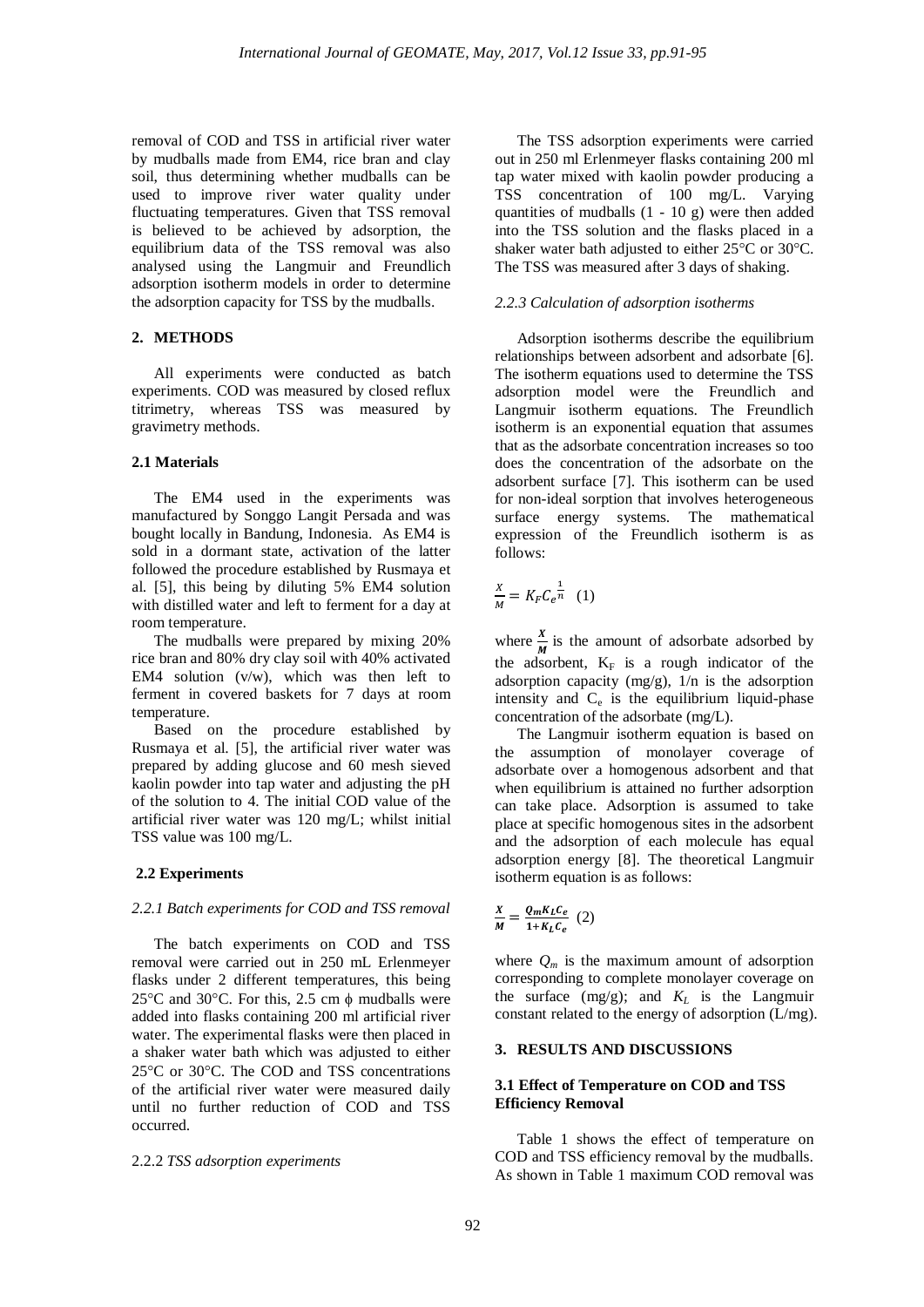attained within 5 days; whereas all TSS was removed after 3 days.

| Day | % COD removal  |                | % TSS removal  |                |
|-----|----------------|----------------|----------------|----------------|
|     | $25^{\circ}$ C | $30^{\circ}$ C | $25^{\circ}$ C | $30^{\circ}$ C |
| 0   | 0              | 0              | 0              | 0              |
| 1   | 39.2           | 31.2           | 56.7           | 48.7           |
| 2   | 44.2           | 48.9           | 73.3           | 82.7           |
| 3   | 47.5           | 44.8           | 100            | 99.7           |
| 4   | 62.5           | 53.1           | 100            | 99.7           |
| 5   | 67.5           | 59.4           |                |                |
| 6   | 67.5           | 59.4           |                |                |

Table 1 COD and TSS efficiency removal at 25° and  $30^{\circ}$ C

The results also show that although after 5 days the COD levels at both  $25^{\circ}$ C and  $30^{\circ}$ C decreased, slightly better COD removal was attained at  $25^{\circ}$ C. COD efficiency removal at  $25^{\circ}$ C was  $67.5\%$ , whereas COD removal efficiency at  $30^{\circ}$ C was 59.4%. COD removal is attributed to biosorption followed with degradation of the organic matter by the EM4 microorganisms in the mudballs. As reported in an earlier paper, the EM4 solution consisted of a mixed culture of Gram negative and Gram positive rod shaped bacteria, some of which were spore-forming, as well as *Mucor sp.* and *Penicillium sp.* fungi and actinomycetes [5]. These are heterotrophic, mesophilic microorganisms. Mesophiles grow best at moderate temperatures, typically between  $20^{\circ}$  and  $45^{\circ}$ C. Each microorganism have their own optimum temperature for growth and metabolism. In this regard, the consortia of microbes in the EM4 solution appear to grow and carry out metabolism slightly better at  $25^{\circ}$ C than  $30^{\circ}$ C. To further confirm this assumption, statistical hypothesis testing of the experimental data was carried out.

Table 2 Statistical hypothesis testing of experimental data

|              | % COD removal                                 | % TSS removal                                   |
|--------------|-----------------------------------------------|-------------------------------------------------|
| α            | 0.05                                          | 0.05                                            |
| Hypothesis   | $H_0: \mu_{25\degree C} = \mu_{30\degree C}$  | $H_0$ : $\mu_{25\degree C} = \mu_{30\degree C}$ |
|              | $H_1$ : $\mu_{25\degree}$ / $\mu_{30\degree}$ | $H_1: \mu_{25^{\circ}C} > \mu_{30^{\circ}C}$    |
| Results of t | $t_{\rm calculated}$ $>$ $t_{\rm table}$      | $t_{\rm calculated}$ $<$ $t_{\rm table}$        |
| testing      |                                               |                                                 |
| Conclusion   | % COD removal                                 | % TSS removal                                   |
|              | at $25^{\circ}$ C > % COD                     | at $25^{\circ}$ C = %                           |
|              | removal at $30^{\circ}$ C                     | TSS removal at                                  |
|              |                                               | 30 $^{\circ}$ C                                 |

The results are summarised in Table 2, indicating that at  $\alpha = 0.05$ , temperature affects removal efficiency of COD, with better COD removal obtained at 25°C.

Figure 1 below shows the comparison in COD removal when only rice bran (RB) mixed with clay soil (CS) were used as sorbent to remove COD, versus mudballs (MB) made from EM4, rice bran and clay soil. As shown in Fig.1 at both temperatures of  $25^{\circ}$ C and  $30^{\circ}$ C greater removal of COD was obtained with mudballs in comparison to that obtained with  $RB + CS$ . Accordingly, given these results COD removal can therefore be attributed to both physical (sorption) as well as biological process (biodegradation). In fact, the mixed RB+CS can even add to the COD content of the solution (Fig. 1), as RB is organic in nature and can dissolve into the solution. It appears that the presence of fungal mycelia in the mudballs prevent the mudballs from quickly dissipating into the solution, which could increase the COD of the solution.



Figure 1 COD removal by MB (Mudballs) versus RB (rice bran) + CS (clay soil) at  $25^{\circ}$ C and 30 $\degree$ C, C<sub>0</sub> of COD=120 mg/L

With regard to TSS removal, 100 % removal by the mudballs was achieved within 3 days (Table 1). Given that in this study the TSS was derived from kaolin, TSS removal is therefore attributed to physico-chemical process, this being by adsorption. Accordingly, TSS removal by 2.5 cm  $\phi$  mudballs was more rapid and efficient than COD removal as the latter is attributed to physico-biological activity which is slower than physico-chemical reactions. Differing from COD, statistical testing of the experimental data indicates that there is no difference in TSS removal efficiency at  $25^{\circ}$ C and  $30^{\circ}$ C (Table 2).

## **3.2 Adsorption of TSS**

Figures 2 and 3 depict the TSS adsorption  $(\frac{X}{M})$ mg/g) and TSS removal efficiency (%) by different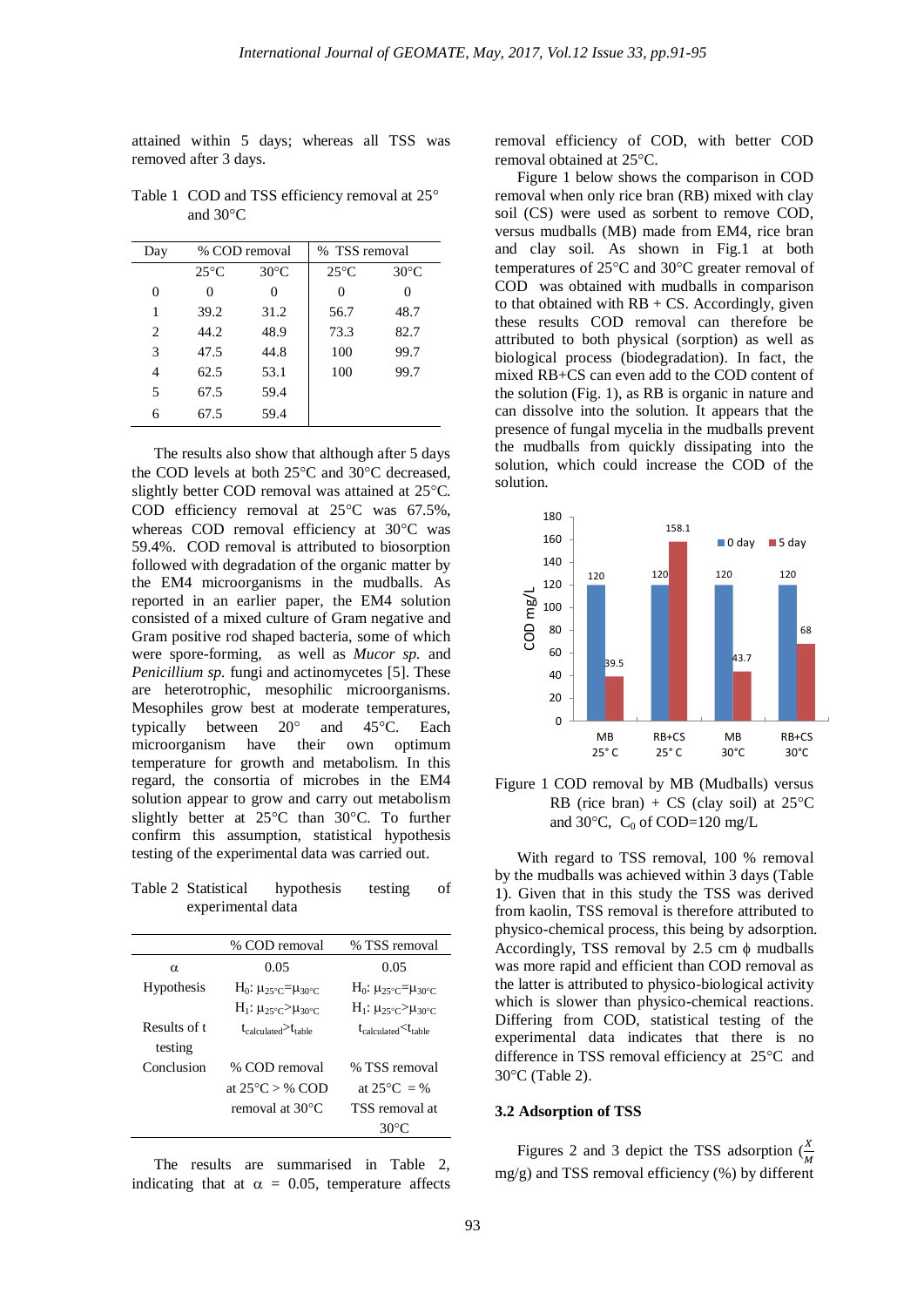quantity of mudballs under different temperatures  $(i.e. 25^{\circ}$ C and  $30^{\circ}$ C).

As shown in Fig. 2, under both temperatures adsorption of TSS is higher at lower amounts of mudballs. Three consecutive mass transport steps are involved in the adsorption of adsorbate from solution by a porous adsorbent. First, the adsorbate migrates through the solution to the exterior surface of the adsorbent particles by film diffusion, followed by solute movement from the particle surface into the interior site by pore diffusion and finally the adsorbate is adsorbed into the active sites at the interior of the adsorbent particle [9]. Hence, smaller quantity of mudball allows tbe adsorbate to move more easily from the surface into the interior as the interior of the adsorbent is less compacted in comparison to the more dense, heavier and thicker mudballs. As such, under such conditions, more adsorbate can be adsorbed with smaller sized mudballs.



Figure 2 Adsorption of TSS (mg/g) by different quantities of EM4 mudballs at  $25^{\circ}$ C and 30 $\degree$ C, C<sub>0</sub>=100 mg/L



Figure 3 Removal efficiency of TSS by different quantities of EM4 mudball at  $25^{\circ}$ C and 30 $\degree$ C, C<sub>0</sub>=100 mg/L

With regard to TSS removal efficiency, Fig. 3 shows that at both temperatures, increasing amounts of mudballs produce better TSS removal efficiency. Increasing the quantity of the mudballs resulted in larger diameter mudballs, which in turn provided more surface areas for adsorption of the TSS. Hence, removal efficiency is greater with larger sized mudballs, given that adsorption is a surface phenomena.

The experimental data were plotted against the Freundlich and Langmuir isotherm models in order to determine which of these two models better describe TSS adsorption by the mudballs. Table 3 presents the results obtained from this exercise.

The regression coefficients  $(R^2)$  shown in Table 3 suggest that TSS adsorption by the mudballs at temperatures  $25^{\circ}$ C and  $30^{\circ}$ C can better be described by the Langmuir isotherm model. As such, at 25°C and 30°C temperatures, maximum adsorption  $(Q_m)$  of TSS by the mudballs is 6.89 mg/g and  $7,52$  mg/g respectively; while the Langmuir constant  $(K_L)$  is 0.0196 L/mg and 0.0168 L/mg respectively.

|                | Langmuir |         | Freundlich |       |       |                |
|----------------|----------|---------|------------|-------|-------|----------------|
|                | $Q_m$    | $K_{L}$ | $R^2$      | n     | $K_F$ | $\mathbb{R}^2$ |
|                | mg/g     |         |            |       | mg/g  |                |
| $25^{\circ}$ C | 6.89     | 0.0196  | 0.737      | 1.212 | 0.155 | 0.72           |
|                |          |         |            |       |       |                |
| $30^{\circ}$ C | 7.52     | 0.0168  | 0.743      | 1.212 | 0.153 | 0.67           |
|                |          |         |            |       |       |                |

Table 3 Calculated isotherm parameters and regression coefficients for TSS adsorption by mudballs

According to Hall, *et al*. [10] the essential features of the Langmuir adsorption isotherm is expressed by a dimensionless constant known as the separation factor or equilibrium parameter  $(R<sub>L</sub>)$ , which is defined as follows:

$$
R_L = \frac{1}{1 + K_L C_0} \tag{3}
$$

The  $R_L$  indicates the shape of the isotherm to be either irreversible  $(R_L=0)$ , favourable  $(0 < R_L < 1)$ , linear  $(R_L=1)$ , or unfavourable  $(R_L>1)$ . The  $R_L$  of this study is given in Table 4.

Table 4 R<sub>L</sub> of TSS adsorption by mudballs

| 250 <sup>o</sup> | 21197 |
|------------------|-------|
|                  |       |

The results given in Table 4 show that adsorption of TSS by mudballs at both